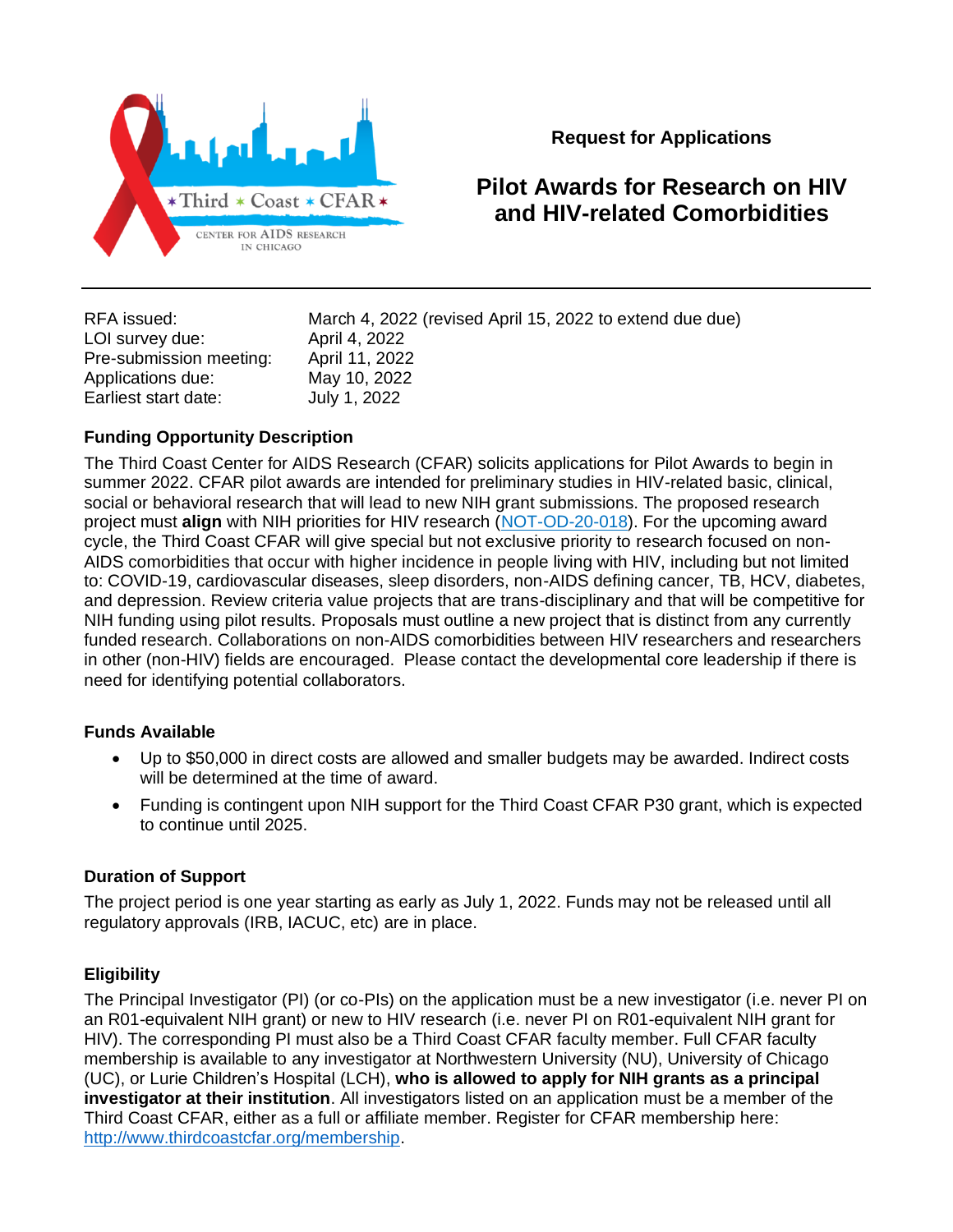New investigators are required, and new to HIV investigators are strongly encouraged, to include an established HIV researcher as a mentor on the application. Investigators previously funded in this program may apply for a pilot award to continue with a second year of funding for an existing pilot project with written permission from the Developmental Core.

## **Administrative responsibilities for the pilot Principal Investigator's department/unit**

The Third Coast CFAR functions as the sponsor for these pilot awards and will work with Northwestern University's Office of Sponsored Research to set up a funding mechanism for the pilot award PI. The award recipient is responsible for working with research administration within their department/division/unit to manage this award. Management includes procurement, expense reports, deployment of unit personnel on this project, communication with other departments/units to assure proper deployment of personnel on this project, reconciliation of general ledger reports and expenditures, tracking of budget balances, and other activities in support of completion of project aims.

# **Project relevance to HIV**

Proposals must **align** with the priorities as defined by the NIH Office of AIDS Research and described in [NOT-OD-20-018.](https://grants.nih.gov/grants/guide/notice-files/NOT-OD-20-018.html) For the upcoming cycle, the Third Coast CFAR will give special priority to research focused on comorbidities that occur with higher incidence in people living with HIV, including but not limited to: COVID-19, TB, HCV, diabetes, and depression.

#### **Examples of research ALIGNED with the priority areas are listed below. The list is not ranked and is not all inclusive.**

- Reduce incidence of HIV/AIDS, including develop safe, effective, practical, and affordable HIV vaccines, microbicide and pre-exposure prophylaxis candidates and methods of delivery, especially those that improve adherence; and develop, test, and implement strategies to improve HIV testing and entry into prevention services.
- Research focused at fundamental scientific questions with a clear or credible link to HIV/AIDS to understand the mechanisms of HIV transmission and acquisition, virus/host cell interactions and pathogenesis, and the structure and dynamics of HIV proteins to prevent ART drug resistance; immune dysfunction and persistent inflammation; host microbiome and genetic determinants; and other fundamental issues that underpin the development of high priority HIV prevention, cure, co-morbidities, and treatment strategies.
- Next generation HIV therapies with better safety and ease of use including develop and test HIV treatments that are less toxic with fewer side effects and complications, longer acting, easier to take and adhere to than current regimens.
- Long-term treatment or prevention strategies for HIV-relevant coinfections and comorbid conditions across the lifespan
- Effective socio-behavioral interventions to achieve uptake of HIV prevention and treatment strategies and reduce health disparities.
- Implementation research designed to ensure biomedical and other prevention and treatment strategies, are initiated as soon as possible, increased retention and engagement in treatment services, and maintenance of optimal prevention and treatment responses are achieved.
- Research toward a cure including development of novel approaches and strategies to study viral persistence, latency, reactivation, and eradication; identify and eliminate viral reservoirs that could lead toward a cure or long-term remission.
- Research training of the multidisciplinary workforce required to conduct High Priority HIV/AIDS or HIV/AIDS-related research.
- Research that includes people (or biological specimens from people) who with HIV, are HIV exposed, and/or are at elevated risk for HIV infection as part of a broader sample or as a comparative cohort.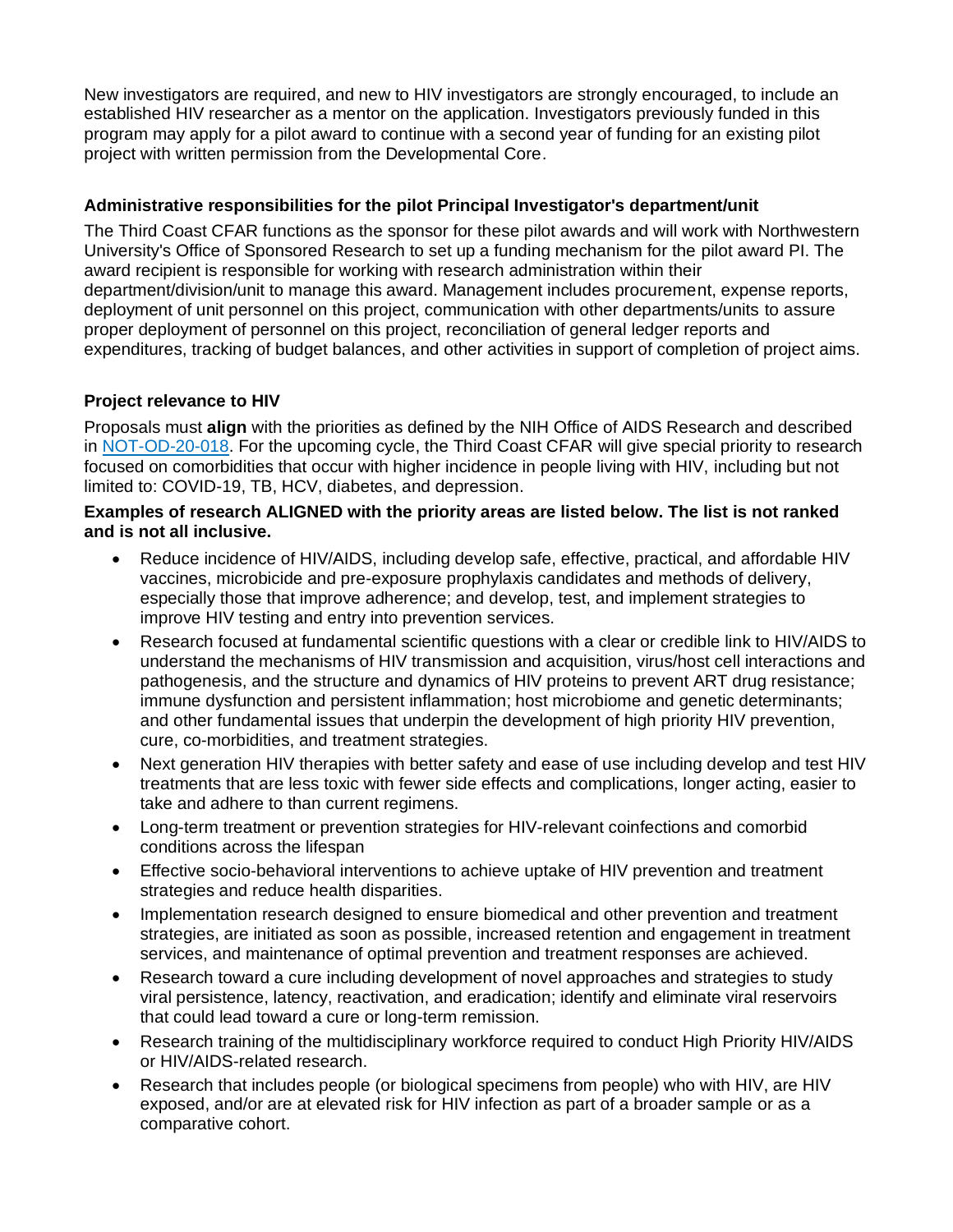- Research that examines health and social issues, such as other infectious or non-infectious conditions and substance use or mental health disorders, clearly linked with HIV. (transmission/acquisition, pathogenesis, morbidity and mortality, stigma) in populations or settings with high HIV prevalence or incidence.
- Research that meaningfully includes HIV/AIDS (or SIV) outcomes/endpoints.
- Development of innovative technologies, such as sensitive assays, biomarkers, and imaging methods, coupled with cutting-edge studies of biology, virology, pharmacology, and immunology to advance durable and scalable prevention, treatment and cure in people with HIV.

## **Regulatory compliance**

Regulatory approvals must be provided to the Developmental Core before work with animals or human subjects can begin. Studies involving human subjects may be subject to additional NIH review prior to initiating the study. Clinical trials, as [defined by the NIH,](https://grants.nih.gov/policy/clinical-trials/definition.htm) are not eligible for CFAR funding. Utilize [the](https://grants.nih.gov/ct-decision/index.htm)  [NIH's decision tool](https://grants.nih.gov/ct-decision/index.htm) to confirm that your project is not considered a clinical trial. If the project or any project-related activities will occur outside of the US, additional NIH review will be required. NIH reviews may delay the project start date.

## **Review criteria**

The primary criteria for evaluation of the application are scientific merit and the concomitant likelihood that the pilot project will lead to an HIV grant submission to NIH.

Reviewers will use a standardized scoring system and a modified set of criteria listed below.

- Alignment with NIH's priorities for HIV research. Does the work align with the priorities for HIV research as described in [NOT-OD-20-018?](https://grants.nih.gov/grants/guide/notice-files/NOT-OD-20-018.html)
- Competitiveness for NIH AIDS funding: Is the pilot project targeted at development of an NIH grant proposal? Will completion of the pilot project increase the probability of obtaining AIDS funding from NIH?
- Transdisciplinary nature of the research: Proposals that successfully bring more than one scientific discipline to bear on research questions of interest are encouraged.
- Special emphasis on HIV-related comorbidities: Projects focused on comorbidities that may occur with higher incidence in people living with HIV will be given special priority for competitiveness during the review process. Collaborations between HIV researchers and researchers in other (non-HIV) fields are encouraged and could add merit to a proposal.

Additional review criteria are per standard NIH research project review:

- Significance: Does this study address an important problem? If the aims of the application are achieved, how will scientific knowledge be advanced? What will be the effect of these studies on the concepts or methods that drive this field?
- Approach: Are the conceptual framework, design, methods, and analyses adequately developed, well integrated, and appropriate to the aims of the project? Does the applicant acknowledge potential problem areas and consider alternative tactics?
- Innovation: Does the project employ novel concepts, approaches or method? Are the aims original and innovative? Does the project challenge existing paradigms or develop new methodologies or technologies?
- Investigative team: Is the PI a new investigator or an established investigator new to HIV research? Is an appropriate plan in place to provide mentoring? Is an appropriate plan in place for collaborative work across disciplines and organizations?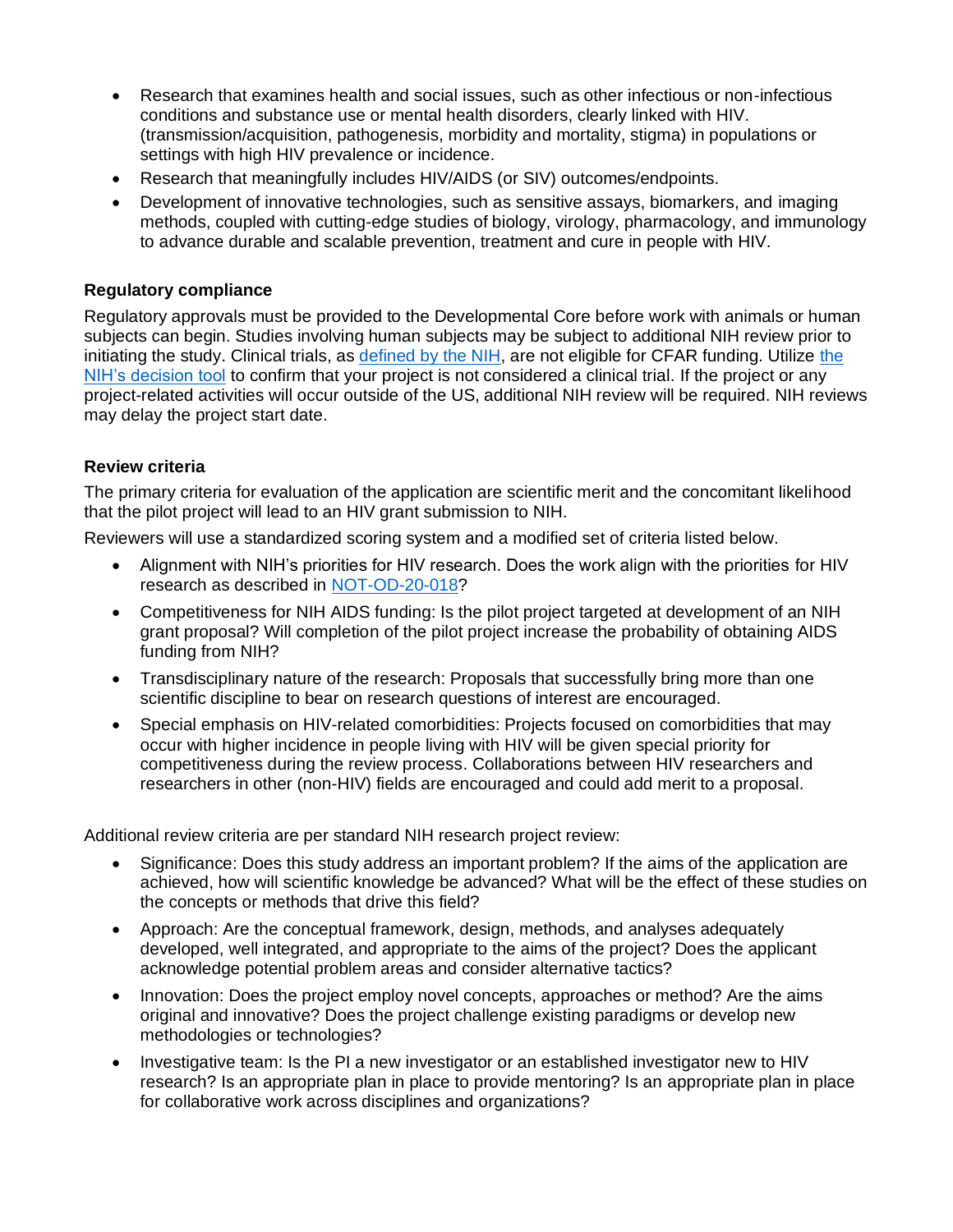# **Application and Submission Information**

# **Letter of Intent (LOI) survey responses due April 4, 2022**

LOI information will be collected via survey. Responses are required, but not binding. [https://redcap.nubic.northwestern.edu/redcap/surveys/?s=AXK4D8AJ94.](https://redcap.nubic.northwestern.edu/redcap/surveys/?s=AXK4D8AJ94)

Requested information will include:

- Name, position, institution, contact information, and role on project for members of the research team
- Mentor: name, position, institution, contact information
- Planned title and draft or outline of the introduction, abstract, aims, and thumbnail sketch of the approach
- Identify the specific NIH HIV research priority bullet with which the project aligns
- Checklist to identify types of Third Coast CFAR resources that could be useful
- Checklist to identify types of regulatory approvals that will be needed

Additional sections for upload of final application sections are not required for the LOI.

# **Mandatory pre-submission review meeting on April 11, 2022**

The Developmental Core will lead required pre-submission consultations on April 11, most likely between 11:30 a.m. and 2:00 p.m. Applicants and their mentors are requested hold this time on their calendars until individual meetings can be scheduled, once the core has processed LOIs. The purpose of the pre-submission consultations is to: 1) review the applicant's responses to the LOI survey; 2) navigate the applicant to resources in the Third Coast CFAR and across the universities that could be incorporated into the project development; 3) assess alignment with NIH HIV research priorities; and 4) identify regulatory reviews that may be required.

# **Applications due May 10, 2022**

The application is an abbreviated NIH R01-style format and NIH forms are used as indicated in the table below. Forms can be downloaded from<http://grants.nih.gov/grants/funding/phs398/phs398.html>. Applications are expected to use NIH formatting standards (single-spaced, 0.5 inch margin minimum, Arial, Helvetica, Palatino Linotype, or Georgia typeface in black in at least 11 point size).

## The application submission link

[\(https://redcap.nubic.northwestern.edu/redcap/surveys/?s=AXK4D8AJ94](https://redcap.nubic.northwestern.edu/redcap/surveys/?s=AXK4D8AJ94) is the same as for the LOI survey. Use your "return code" to open your application that will contain all previously entered LOI information. Update information in the LOI survey portion of the application as required at the time of full application. At the end of the LOI sections are the sections for upload of your final application components. Click "submit" when all final components are loaded. Contact Justin Schmandt if you need your "return code". Applications are due by 11:59 p.m. on May 10, 2022.

# **Award announcement and project start dates**

Awards are expected to be announced in mid-June. The earliest project start date is July 1, 2022. Funds may not be released until all regulatory approvals are in place. Applicants will be advised during the pre-submission meeting to address administrative requirements. Processes for the following should be initiated at the time of submission:

- IRB review and approval
- IACUC review and approval
- Conflict of Interest disclosures and management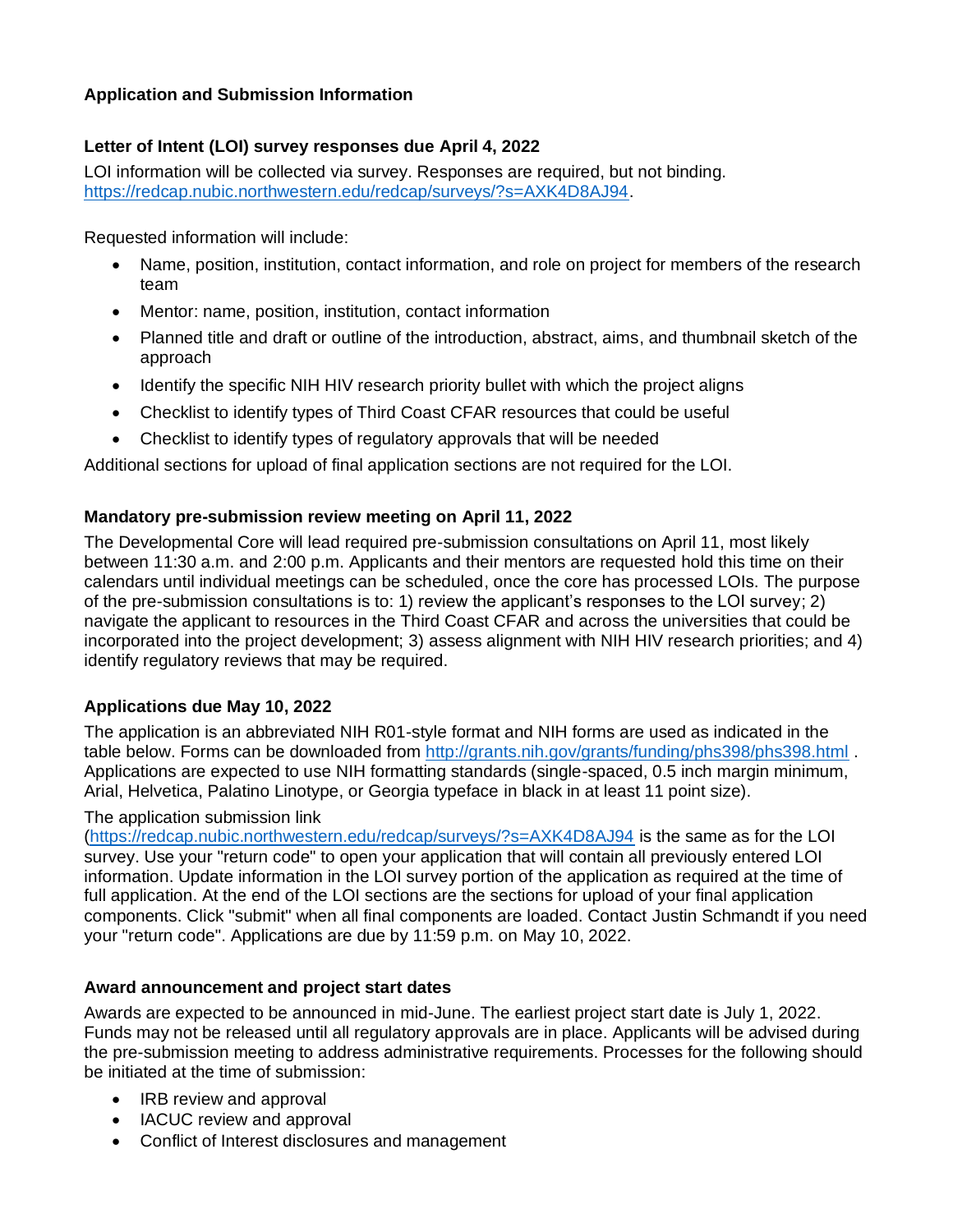| <b>REQUIRED COMPONENTS FOR APPLICATION</b>                                                                                                                                                                                                                                                 | <b>FORMAT</b><br><b>AND NOTES</b> |
|--------------------------------------------------------------------------------------------------------------------------------------------------------------------------------------------------------------------------------------------------------------------------------------------|-----------------------------------|
| <b>LOI Survey information</b>                                                                                                                                                                                                                                                              | Update if necessary               |
| Department/Unit Research Administrator                                                                                                                                                                                                                                                     |                                   |
| Provide name and contact information.                                                                                                                                                                                                                                                      | No form                           |
| <b>Written Permission to Apply</b><br>Required only for applicants who have previously received CFAR pilot<br>funding and are requesting a second year of funding. A CFAR<br>Developmental Core director can provide written permission (email<br>sufficient).                             | No form                           |
| <b>Introduction</b><br>Required when submitting a revision of a previously unfunded project.<br>Respond to critiques from the prior submission and explain changes that<br>have been made to improve the proposal.                                                                         | 1 page limit<br>No form           |
| <b>Project Summary /Abstract</b><br>Serves as a succinct and accurate description of the proposed work<br>when separated from the application.                                                                                                                                             | Limited to 30 lines<br>No form    |
| <b>Project Narrative</b><br>Use plain language understandable by a general audience to describe how<br>the work will contribute to knowledge that will enhance health.                                                                                                                     | 3 sentence limit<br>No form       |
| <b>Specific Aims</b><br>State concisely the goals of the proposed research and summarize the<br>expected outcome(s).                                                                                                                                                                       | 1 page limit<br>No form           |
| <b>Research Strategy</b>                                                                                                                                                                                                                                                                   |                                   |
| 1. Similar to an NIH R01-style application, include the following<br>sections:                                                                                                                                                                                                             |                                   |
| 2. Significance: Explain the importance of the problem, the scientific<br>premise, and gaps in current knowledge. You may include<br>preliminary data, if available (not required), in this section or the<br>approach section.                                                            | 5 page limit<br>No form           |
| Innovation: Explain how the work will shift current paradigms, or the<br>3.<br>use of novel technologies/methods, approaches, and theoretical<br>concepts.                                                                                                                                 |                                   |
| 4. Approach: Describe the overall strategy to achieve the specific aims.<br>Describe the experimental design and methods in sufficient detail to<br>allow the reviewers to see how you will achieve robust and unbiased<br>results. Discuss potential problems and alternative strategies. |                                   |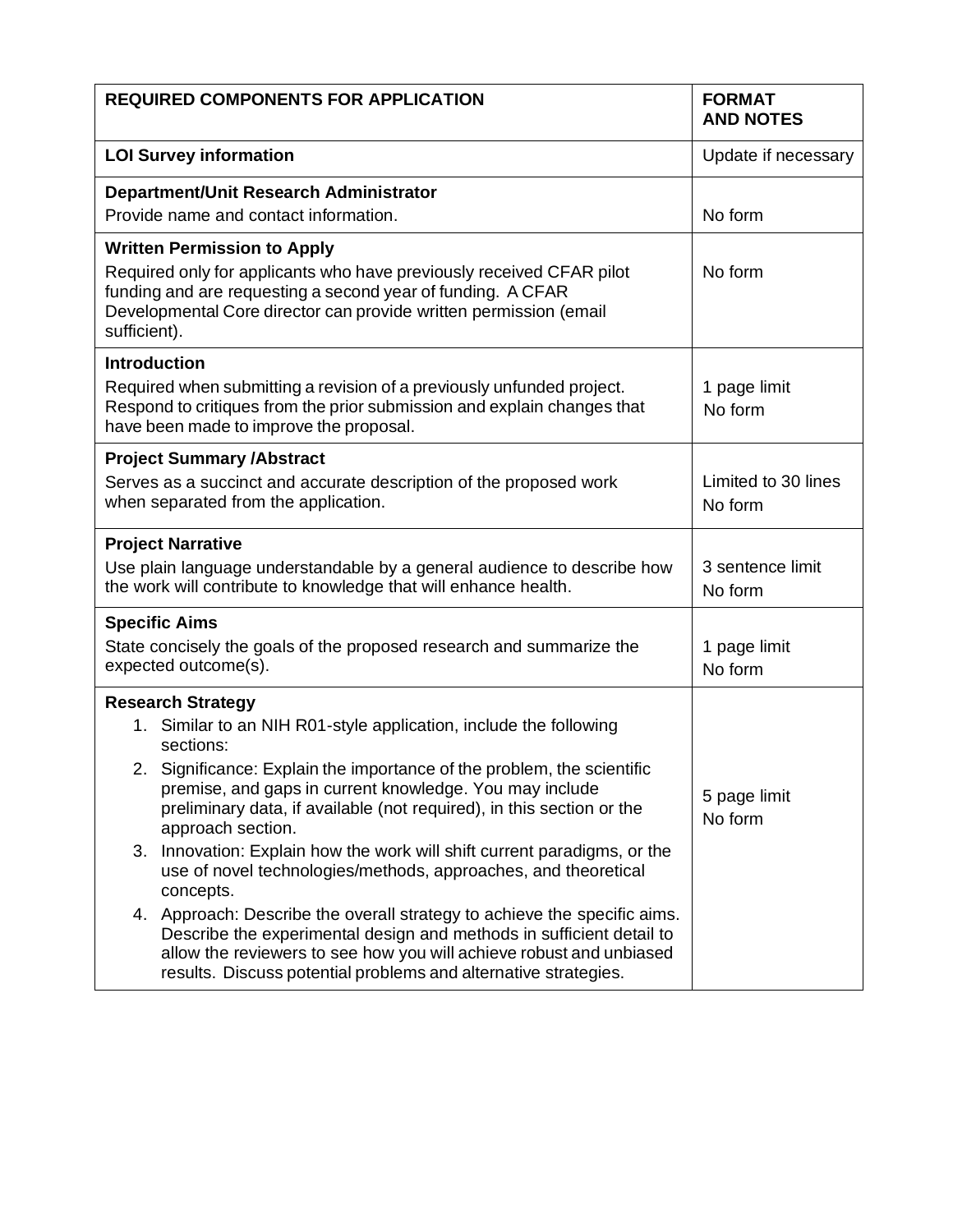|                                                                                                                                                                                                                   | <b>Scope of Human Subjects Work</b>                                                                                                                                                                                                                                                                                                                                                                                                                                                                                                                                                                                                                                                                                                                                                                                        |                         |  |
|-------------------------------------------------------------------------------------------------------------------------------------------------------------------------------------------------------------------|----------------------------------------------------------------------------------------------------------------------------------------------------------------------------------------------------------------------------------------------------------------------------------------------------------------------------------------------------------------------------------------------------------------------------------------------------------------------------------------------------------------------------------------------------------------------------------------------------------------------------------------------------------------------------------------------------------------------------------------------------------------------------------------------------------------------------|-------------------------|--|
| П.                                                                                                                                                                                                                | Is this study exempt from federal regulations for Human Subjects<br>Research? List exemption.                                                                                                                                                                                                                                                                                                                                                                                                                                                                                                                                                                                                                                                                                                                              |                         |  |
| □                                                                                                                                                                                                                 | Does this study solely utilize the collection or study of existing data,<br>documents, records, pathological specimens or diagnostic<br>specimens, if these sources are publicly available or the information<br>is recorded by the investigator in such a manner that the subjects<br>cannot be identified directly or through identifiers linked to the<br>subjects? For studies involving human data or biological specimens,<br>include a description of the source of the data/biospecimens;<br>whether they will be collected specifically for this study or were<br>collected for another purpose; what identifiers will be associated with<br>the human specimens and data and who has access to subject<br>identities; and the role(s) of providers of the data/biological<br>specimens in the proposed research. | 1 page limit<br>No form |  |
| O.                                                                                                                                                                                                                | Describe the characteristics of the subject population, including their<br>anticipated number, age range, and health status, if relevant. State if<br>children, pregnant women, prisoners, or transgender or gender non-<br>conforming study participants will be enrolled.                                                                                                                                                                                                                                                                                                                                                                                                                                                                                                                                                |                         |  |
| $\Box$                                                                                                                                                                                                            | Provide a description of the recruitment plan and interaction with<br>participants.                                                                                                                                                                                                                                                                                                                                                                                                                                                                                                                                                                                                                                                                                                                                        |                         |  |
| П.                                                                                                                                                                                                                | List any collaborating sites where human subjects research will be<br>performed, and describe the role of those sites and collaborating<br>investigators in performing the proposed research.                                                                                                                                                                                                                                                                                                                                                                                                                                                                                                                                                                                                                              |                         |  |
| $\Box$                                                                                                                                                                                                            | Outline the status/plan for IRB review and the institution that will<br>provide primary oversight. Identify all sites that will conduct HSR.                                                                                                                                                                                                                                                                                                                                                                                                                                                                                                                                                                                                                                                                               |                         |  |
|                                                                                                                                                                                                                   | <b>Bibliography</b>                                                                                                                                                                                                                                                                                                                                                                                                                                                                                                                                                                                                                                                                                                                                                                                                        |                         |  |
| Include title and names of all authors. Follow same formatting and type size<br>rules as for the research strategy.                                                                                               |                                                                                                                                                                                                                                                                                                                                                                                                                                                                                                                                                                                                                                                                                                                                                                                                                            | No limit                |  |
|                                                                                                                                                                                                                   |                                                                                                                                                                                                                                                                                                                                                                                                                                                                                                                                                                                                                                                                                                                                                                                                                            | No form                 |  |
| Plans for future NIH proposal submission                                                                                                                                                                          |                                                                                                                                                                                                                                                                                                                                                                                                                                                                                                                                                                                                                                                                                                                                                                                                                            |                         |  |
| Briefly explain how this pilot project will add value to plans for future NIH<br>proposals, citing the specific RFA(s) and targeted date for submission. If the                                                   |                                                                                                                                                                                                                                                                                                                                                                                                                                                                                                                                                                                                                                                                                                                                                                                                                            | 1 page limit            |  |
| applicant has previously received pilot funding, provide information on any<br>NIH grant submissions to date, and explain how additional funding will<br>support a successful NIH grant submission in the future. |                                                                                                                                                                                                                                                                                                                                                                                                                                                                                                                                                                                                                                                                                                                                                                                                                            | No form                 |  |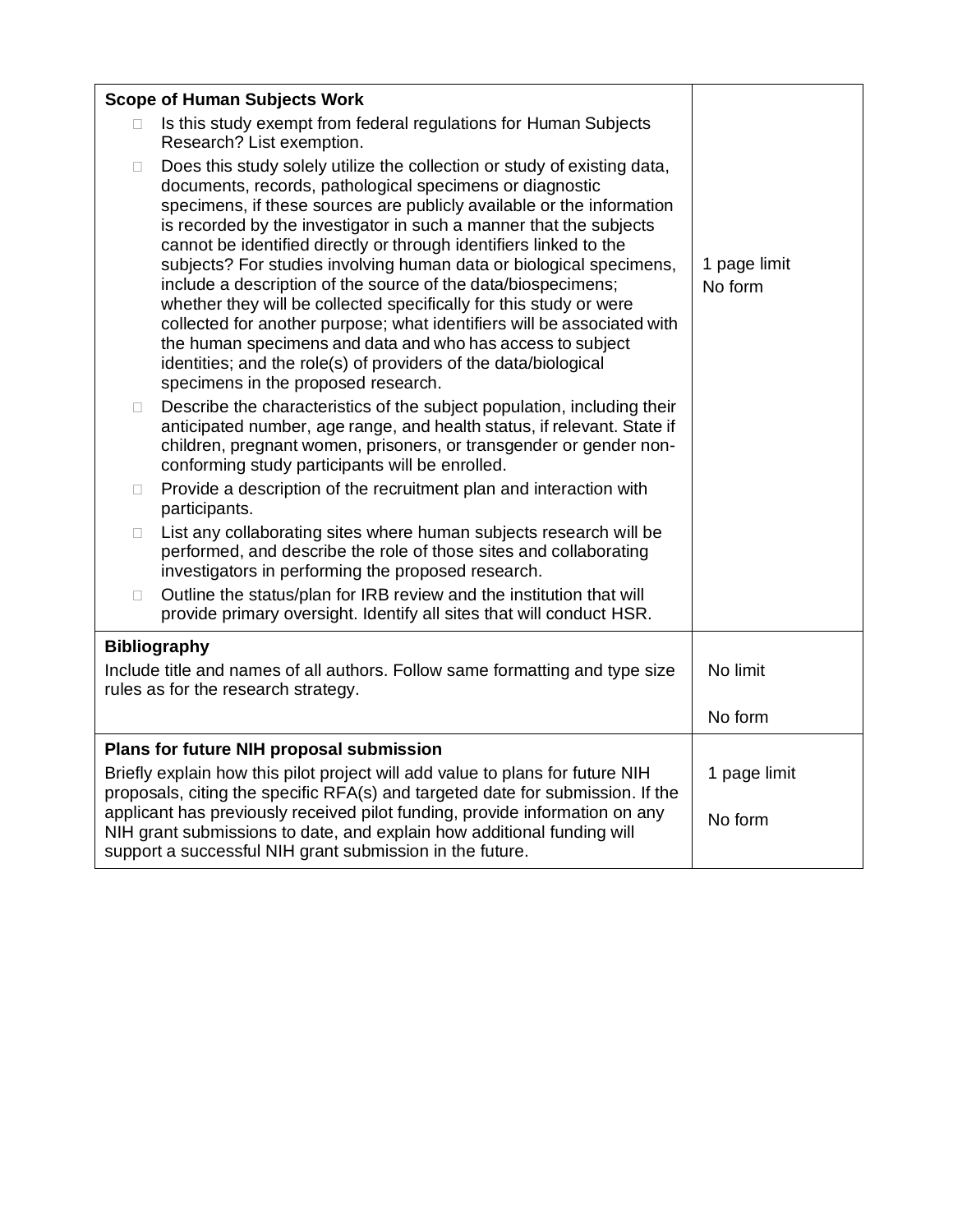| <b>Detailed Budget for Direct Costs</b>                                                                                                                                                                                                                                                                                                           |                                                                                                                                                                                                                                                                                                                                                                                                               |                                |  |  |  |
|---------------------------------------------------------------------------------------------------------------------------------------------------------------------------------------------------------------------------------------------------------------------------------------------------------------------------------------------------|---------------------------------------------------------------------------------------------------------------------------------------------------------------------------------------------------------------------------------------------------------------------------------------------------------------------------------------------------------------------------------------------------------------|--------------------------------|--|--|--|
| П<br>Ш                                                                                                                                                                                                                                                                                                                                            | Allowable expenses include salary and fringe benefits for the<br>research team, supplies, participant incentives, assays, data analysis,<br>and core services. Identify all services to be purchased from core<br>facilities and provide the name of the facility.<br>Applicants are encouraged to utilize CFAR core services. Contact<br>core directors or Justin Schmandt to confirm available services and | Provide a separate             |  |  |  |
| П                                                                                                                                                                                                                                                                                                                                                 | generate an estimate of costs.<br>Salary for the mentor should generally not be included unless they<br>are doing work on the project.                                                                                                                                                                                                                                                                        | budget for each<br>institution |  |  |  |
| П                                                                                                                                                                                                                                                                                                                                                 | Investigators on K-awards may be restricted from accepting salary.                                                                                                                                                                                                                                                                                                                                            |                                |  |  |  |
| $\Box$                                                                                                                                                                                                                                                                                                                                            | Training and tuition cannot be supported. Salary may be requested<br>for a graduate student or postdoctoral scientist with a clear<br>justification of the work they will do on the project and who do not<br>have salary supported on a training grant.                                                                                                                                                      | Form Page 4                    |  |  |  |
| П                                                                                                                                                                                                                                                                                                                                                 | Travel and equipment are not allowed unless essential for execution<br>of the research.                                                                                                                                                                                                                                                                                                                       |                                |  |  |  |
| $\Box$                                                                                                                                                                                                                                                                                                                                            | Publication costs are not permitted. If needed, these can be<br>requested as a Core Subsidy Award at the time of acceptance by the<br>journal.                                                                                                                                                                                                                                                                |                                |  |  |  |
| $\Box$                                                                                                                                                                                                                                                                                                                                            | Provide a separate budget for each institution.                                                                                                                                                                                                                                                                                                                                                               |                                |  |  |  |
| П                                                                                                                                                                                                                                                                                                                                                 | Sites other than NU should list F&A costs. These costs do not count<br>against the \$50,000 limit.                                                                                                                                                                                                                                                                                                            |                                |  |  |  |
| П                                                                                                                                                                                                                                                                                                                                                 | Do not include NU indirect or F&A costs for the overall project. These<br>will be calculated at the time of funding.                                                                                                                                                                                                                                                                                          |                                |  |  |  |
| П                                                                                                                                                                                                                                                                                                                                                 | When feasible, use a service agreement to support partners that are<br>not conducting human subjects research for the project. Contact<br>Justin Schmandt to discuss this option.                                                                                                                                                                                                                             |                                |  |  |  |
|                                                                                                                                                                                                                                                                                                                                                   | <b>Budget Justification</b>                                                                                                                                                                                                                                                                                                                                                                                   |                                |  |  |  |
| 0                                                                                                                                                                                                                                                                                                                                                 | Describe and justify each line item on the budget.                                                                                                                                                                                                                                                                                                                                                            |                                |  |  |  |
| O                                                                                                                                                                                                                                                                                                                                                 | Identify any core facilities that will be used and how costs were<br>calculated.                                                                                                                                                                                                                                                                                                                              | No limit<br>Use CFAR form      |  |  |  |
| O                                                                                                                                                                                                                                                                                                                                                 | Provide a separate budget justification for each institution that will<br>receive funds.                                                                                                                                                                                                                                                                                                                      |                                |  |  |  |
| <b>Biosketches</b>                                                                                                                                                                                                                                                                                                                                |                                                                                                                                                                                                                                                                                                                                                                                                               |                                |  |  |  |
| Provide for PI, Co-PIs, Co-Investigators, Mentor, and other key personnel.                                                                                                                                                                                                                                                                        |                                                                                                                                                                                                                                                                                                                                                                                                               | Use NIH template               |  |  |  |
| <b>Letters of Support</b>                                                                                                                                                                                                                                                                                                                         |                                                                                                                                                                                                                                                                                                                                                                                                               |                                |  |  |  |
| New investigators must have a mentor with HIV research experience. A<br>mentor is strongly suggested for established investigators new to HIV. The<br>letter from the mentor should describe the relationship between the mentor-<br>mentee and the mentoring plan. Investigators may contact the CFAR for<br>assistance in identifying a mentor. |                                                                                                                                                                                                                                                                                                                                                                                                               | No form                        |  |  |  |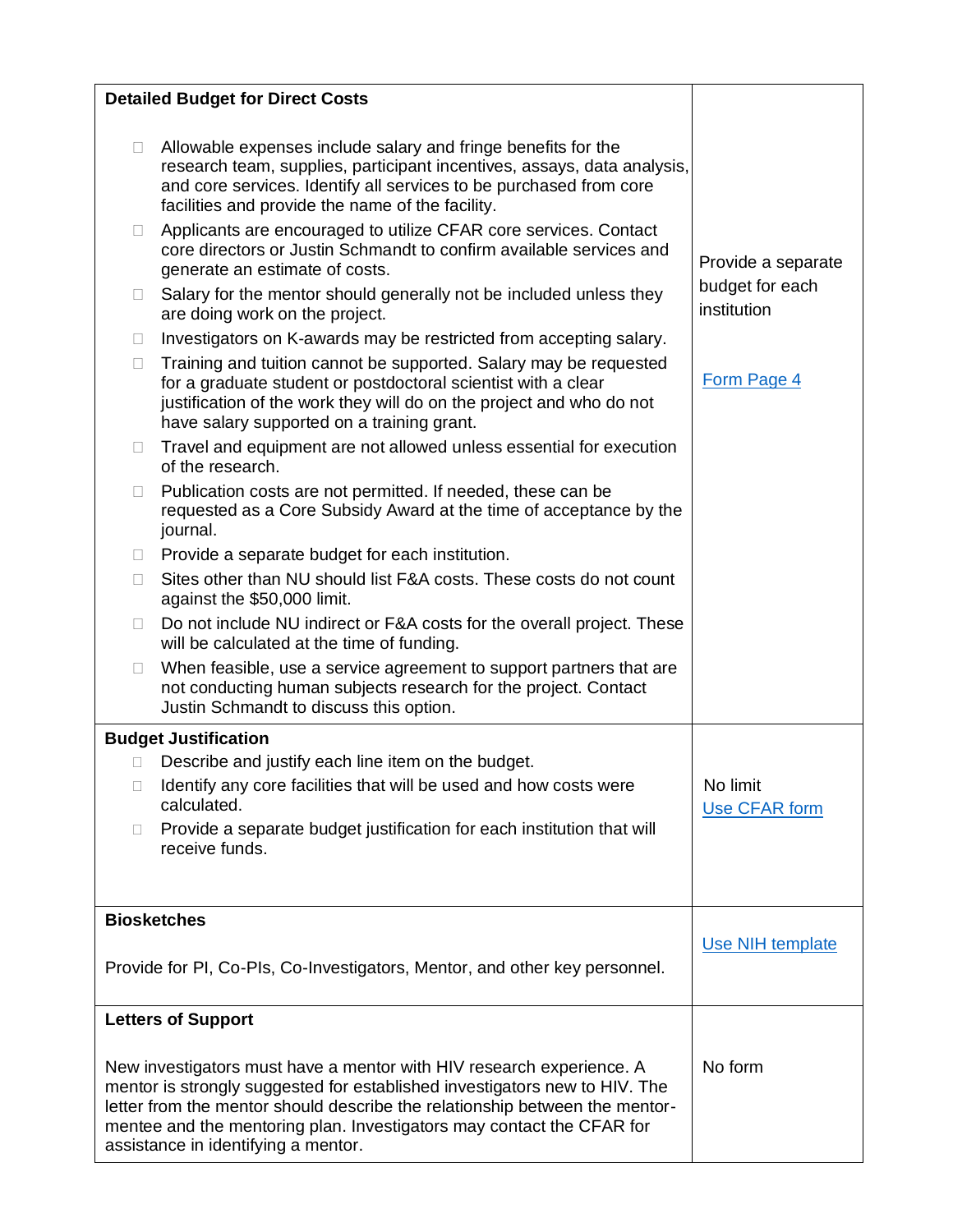| <b>Appendices</b><br>Appendices are permitted but not required. Applicants may include blank<br>data collection forms, lists of interview questions, or consent forms in their<br>submission. Note that reviewers are not required to read appendices; all<br>information required for the peer review process must be contained within<br>designated sections of the pilot application. | No limit<br>lNo form     |
|------------------------------------------------------------------------------------------------------------------------------------------------------------------------------------------------------------------------------------------------------------------------------------------------------------------------------------------------------------------------------------------|--------------------------|
| <b>Sub-recipient Commitment Form</b><br>Work with the investigator at the sub-recipient site to complete this form. This<br>form with the signature of an authorized official at the sub-recipient site is<br>required for all institutions, other than Northwestern University, participating<br>in this research project.                                                              | Use NU form <sup>*</sup> |
| * A note regarding Office of Sponsored Research: This funding mechanism<br>uses internal funding and does not require review or approval by an Office of<br>Sponsored Research. Applications are submitted directly to the CFAR by<br>investigators.                                                                                                                                     |                          |

The application submission link is the same as for the LOI survey. Use your "return code" to open your application, which will contain all previously entered LOI information. Update information in the LOI survey portion of the application as needed. After the pre-review, additional fields will be displayed where you will add your proposal components. Contact Justin Schmandt if you need your "return code".

Applications must be time-stamped by REDCap by 11:59 p.m. May 10, 2022.

## **Obligations of the Pilot Award Recipient PI**

- 1. Investigators awarded funding will be required to provide an interim report on the progress of their study and a final report detailing the outcome of their project. Specific due dates for reports will be provided in the Notice of Award and are chosen to support preparation of Third Coast CFAR reports to NIH and advisory boards.
- 2. In order to evaluate the long-term outcomes of the program, and in accordance with NIH reporting requirements for the Third Coast CFAR, brief, non-narrative annual reports will be solicited from the PI for five years following the completion of their project indicating:
	- a. The number of subsequent grant applications
	- b. The funding outcome of these applications
	- c. Any publications or presentations that may have been based on the pilot grant
- 3. Awardees are expected to present their work at CFAR events, upon invitation.
- 4. Awardees must agree to credit the Third Coast Center for AIDS Research in any publication or applications that result from awards. For example: "This *[insert: abstract /publication/ presentation/ grant proposal]* was (partially) supported by a pilot award from the Third Coast Center for AIDS Research (CFAR), an NIH-funded center (P30AI117943), with co-funding from the following Institutes and Centers: NICHD, NIA, NIDCR, NINR, NHLBI, NICHD, NIDA, NIDDK, NIMHD, NIMH, NCI, NIAID, FIC, and OAR. The content is solely the responsibility of the authors and does not necessarily represent the official views of the National Institutes of Health."
- 5. All publications that benefit from support provided by the Third Coast CFAR must comply with the NIH Public Access Policy.